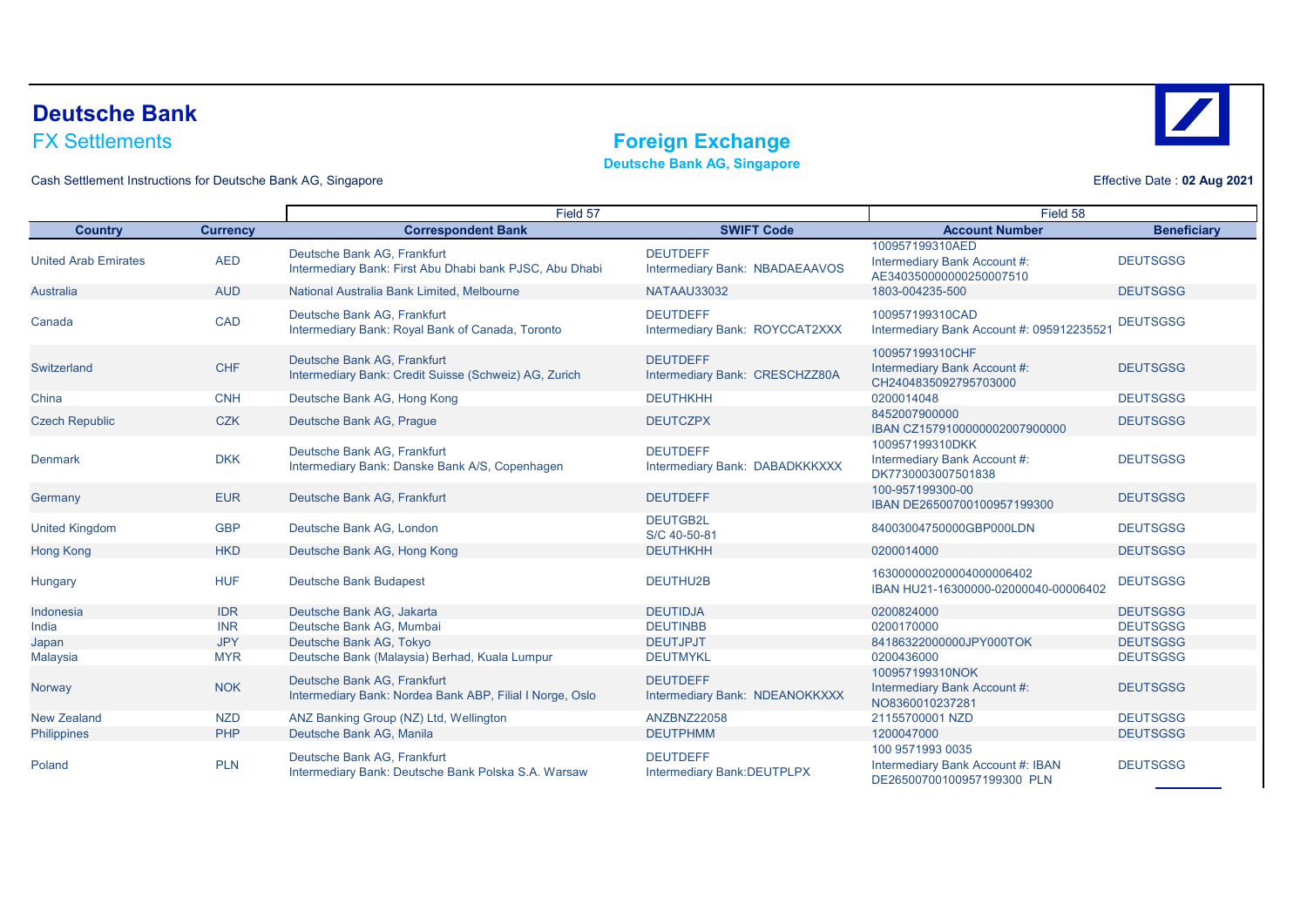### **Deutsche Bank**

### FX Settlements (Continued..) **FX Settlements** (Continued..)

**Deutsche Bank AG, Singapore**

Cash Settlement Instructions for Deutsche Bank AG, Singapore

Effective Date : **02 Aug 2021**

|                      |                 | Field 57                                                                                             |                                                   | Field 58                                                                    |                    |
|----------------------|-----------------|------------------------------------------------------------------------------------------------------|---------------------------------------------------|-----------------------------------------------------------------------------|--------------------|
| <b>Country</b>       | <b>Currency</b> | <b>Correspondent Bank</b>                                                                            | <b>SWIFT Code</b>                                 | <b>Account Number</b>                                                       | <b>Beneficiary</b> |
| Sweden               | <b>SEK</b>      | Deutsche Bank AG, Frankfurt<br>Intermediary Bank: Skandinaviska Enskilda Banken AB,<br>Stockholm     | <b>DEUTDEFF</b><br>Intermediary Bank: ESSESESSXXX | 100957199310SEK<br>Intermediary Bank Account #:<br>SE0750000000052018566016 | <b>DEUTSGSG</b>    |
| Singapore            | <b>SGD</b>      | Deutsche Bank AG Singapore, Singapore                                                                | <b>DEUTSGSG</b>                                   |                                                                             | <b>DEUTSGSG</b>    |
| Thailand             | <b>THB</b>      | Deutsche Bank AG, Bangkok                                                                            | <b>DEUTTHBK</b>                                   | 0200162000                                                                  | <b>DEUTSGSG</b>    |
| <b>Turkey</b>        | <b>TRY</b>      | Deutsche Bank AG, Istanbul Branch                                                                    | <b>DEUTTRISCUS</b>                                | IBAN TR410011500013004819850010                                             | <b>DEUTSGSG</b>    |
| <b>United States</b> | <b>USD</b>      | Deutsche Bank AG, New York                                                                           | DEUTUS33                                          | 60201429<br>ABA # 026003780                                                 | <b>DEUTSGSG</b>    |
| <b>South Africa</b>  | <b>ZAR</b>      | Deutsche Bank AG, Frankfurt<br>Intermediary Bank: Standard Bank of South Africa Ltd,<br>Johannesburg | <b>DEUTDEFF</b><br>Intermediary Bank: SBZAZAJJXXX | 100957199310ZAR<br>Intermediary Bank Account #: 7552560                     | <b>DEUTSGSG</b>    |

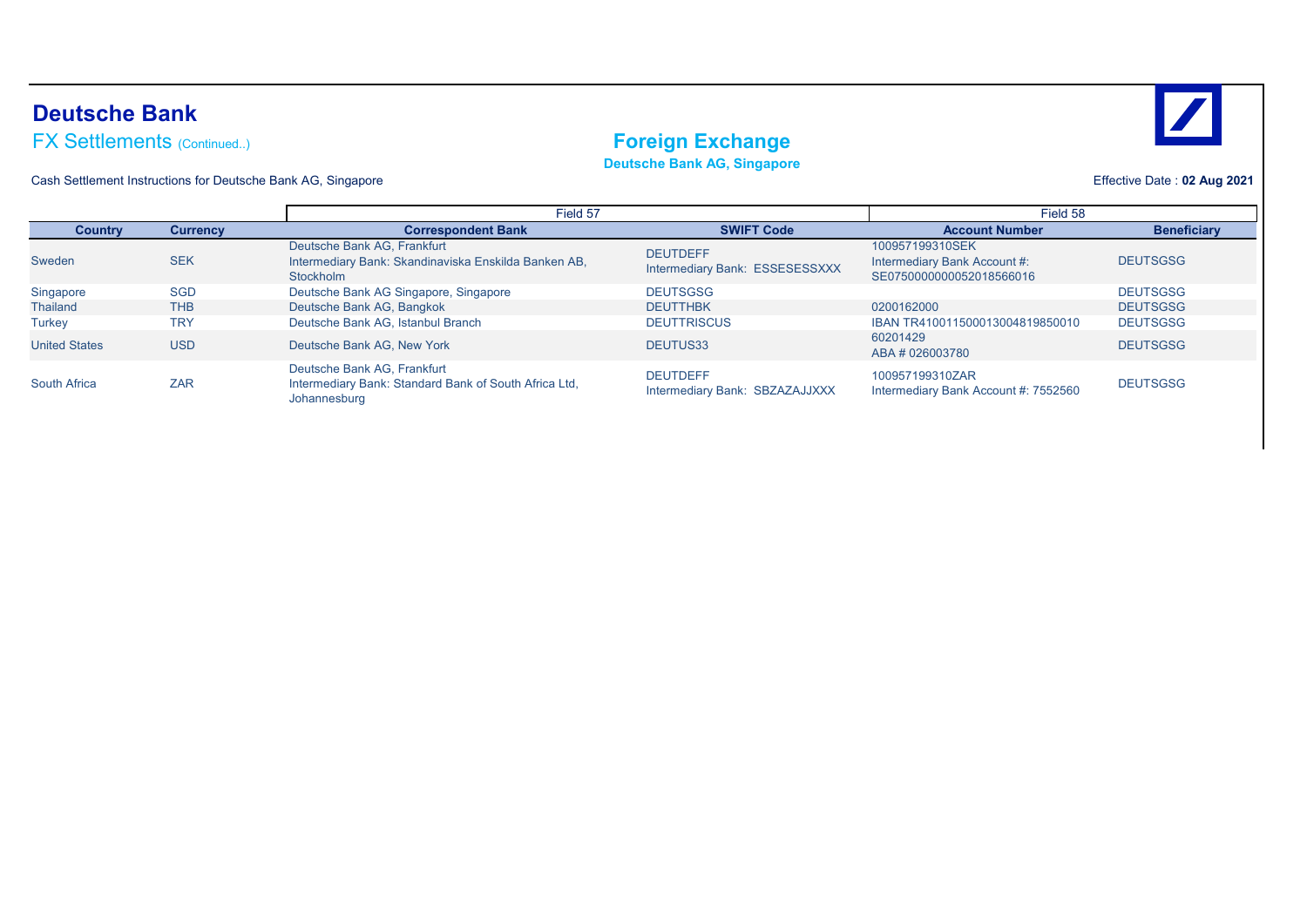### Fixed Income Security Settlements **Fixed Income Securities Deutsche Bank**





Cash and Security Settlement Instructions for Deutsche Bank AG, Singapore Bic Code: **DEUTSGSGGMO**

| <b>Cash Payment Instruction</b> |                 | Field 57                                      |                       | Field 58                                        |                    |
|---------------------------------|-----------------|-----------------------------------------------|-----------------------|-------------------------------------------------|--------------------|
| <b>Country</b>                  | <b>Currency</b> | <b>Correspondent Bank</b>                     | <b>SWIFT Code</b>     | <b>Account Number</b>                           | <b>Beneficiary</b> |
| Australia                       | <b>AUD</b>      | National Australia Bank Limited, Melbourne    | NATAAU33032           | 1803-004235-500                                 | <b>DEUTSGSGGMO</b> |
| China                           | <b>CNH</b>      | Deutsche Bank AG, Hong Kong                   | <b>DEUTHKHH</b>       | 0200014048                                      | <b>DEUTSGSGGMO</b> |
| Germany                         | <b>EUR</b>      | Deutsche Bank AG, Frankfurt                   | <b>DEUTDEFF</b>       | 100-957199300-00<br>IBAN DE26500700100957199300 | <b>DEUTSGSGGMO</b> |
| <b>United Kingdom</b>           | <b>GBP</b>      | Deutsche Bank AG, London                      | DEUTGB2L S/C 40-50-81 | 84003004750000GBP000LDN                         | <b>DEUTSGSGGMO</b> |
| Hong Kong                       | <b>HKD</b>      | Deutsche Bank AG, Hong Kong                   | <b>DEUTHKHH</b>       | 0200014000                                      | <b>DEUTSGSGGMO</b> |
| Indonesia                       | <b>IDR</b>      | Deutsche Bank AG, Jakarta                     | <b>DEUTIDJA</b>       | 200824000                                       | <b>DEUTSGSGGMO</b> |
| Japan                           | <b>JPY</b>      | Deutsche Bank AG, Tokyo                       | <b>DEUTJPJT</b>       | 84186322000000JPY000TOK                         | <b>DEUTSGSGGMO</b> |
| Malaysia                        | <b>MYR</b>      | Deutsche Bank (Malaysia) Berhad, Kuala Lumpur | <b>DEUTMYKL</b>       | 200436000                                       | <b>DEUTSGSGGMO</b> |
| Philippines                     | <b>PHP</b>      | Deutsche Bank AG, Manila                      | <b>DEUTPHMM</b>       | 1200047000                                      | <b>DEUTSGSGGMO</b> |
| Singapore                       | <b>SGD</b>      | Deutsche Bank AG, Singapore, Singapore        | <b>DEUTSGSG</b>       |                                                 | <b>DEUTSGSGGMO</b> |
| Thailand                        | <b>THB</b>      | Deutsche Bank AG, Bangkok                     | <b>DEUTTHBK</b>       | 0200162000                                      | <b>DEUTSGSGGMO</b> |
| <b>United States</b>            | <b>USD</b>      | Deutsche Bank AG. New York                    | DEUTUS33              | 60201429<br>ABA # 026003780                     | <b>DEUTSGSGGMO</b> |

### Security Settlement Instruction

| <b>Country</b>   | <b>Currency</b>                                        | <b>Place of Settlement (Swift Code)</b>                                                     | <b>Agent/Local Custodian</b>             | <b>Agent (Swift Code)</b> | <b>Security Acc No.</b> |
|------------------|--------------------------------------------------------|---------------------------------------------------------------------------------------------|------------------------------------------|---------------------------|-------------------------|
| Euroclear        | <b>AUD/CNH/EUR</b><br><b>HKD/JPY/SGD</b><br><b>USD</b> | Euroclear (MGTCBEBE)                                                                        | Euroclear                                | <b>MGTCBEBE</b>           | 79334                   |
| <b>Hong Kong</b> | <b>HKD/CNH</b>                                         | CMU (HKMAHKHC) a/c DBAN008                                                                  | Deutsche Bank AG, Hong Kong              | <b>DEUTHKHH</b>           | 218974-4000             |
| Indonesia        | <b>IDR</b>                                             | Govt - Bank Indoensia (INDOIDJA) a/c DBJK1Z04600152<br>Corp - KSEI (KSEIIDJA) a/c 2.1.2.067 | Deutsche Bank AG, Jakarta                | <b>DEUTIDJA</b>           | 214528-4000             |
| Japan            | <b>JPY</b>                                             | Govt - BOJPJPJT (Govt Bond) a/c 0808-0011                                                   | Deutsche Securities Inc.                 | DEUTJPJ9                  | 910300001               |
| Korea            | <b>KRW</b>                                             | Korea Securities Depository (KSDCKRSE)<br>a/c 00850-0000-02 Bond IRC: 2982                  | Deutsche Bank AG, Seoul                  | <b>DEUTKRSE</b>           | 26732-4000              |
| <b>Malaysia</b>  | <b>MYR</b>                                             | Govt - BNM (BNMAMYKL)<br>Rentas SSA: 0219N2263164000                                        | Deutsche Bank (Malaysia) Berhad          | <b>DEUTMYKL</b>           | 226316-4000             |
| Philippines      | <b>PHP</b>                                             | Philippine Depository Trust (PHCDPHM1)                                                      | Deutsche Bank AG, Manila                 | <b>DEUTPHMM</b>           | 1205632-4000            |
| Singapore        | <b>SGD</b>                                             | Govt - MAS (MASGSGSG) A/C TRD                                                               | <b>Monetary Authority of Singapore</b>   | <b>MASGSGSG</b>           | <b>MEPS A/C TRD</b>     |
| Thailand         | <b>THB</b>                                             | Thailand Securities Depository Corp (TSDCTHBK)<br>TSDC:3200000000215                        | Deutsche Bank AG, Bangkok                | <b>DEUTTHBK</b>           | 320-237230-4000         |
| <b>USA</b>       | <b>USD</b>                                             | Govt - Federal Reserve Bank of NY (FRNYUS33)<br><b>BANK OF NYC/DBSING</b>                   | <b>Bank of New York</b><br>ABA#021000018 | <b>IRVTUS3N</b>           | <b>DBSING</b>           |
|                  |                                                        | Corp - Depository Trust Company (DTCYUS33) a/c2690                                          | Deutsche Bank New York                   | DEUTUS33CUS               | 1530291515              |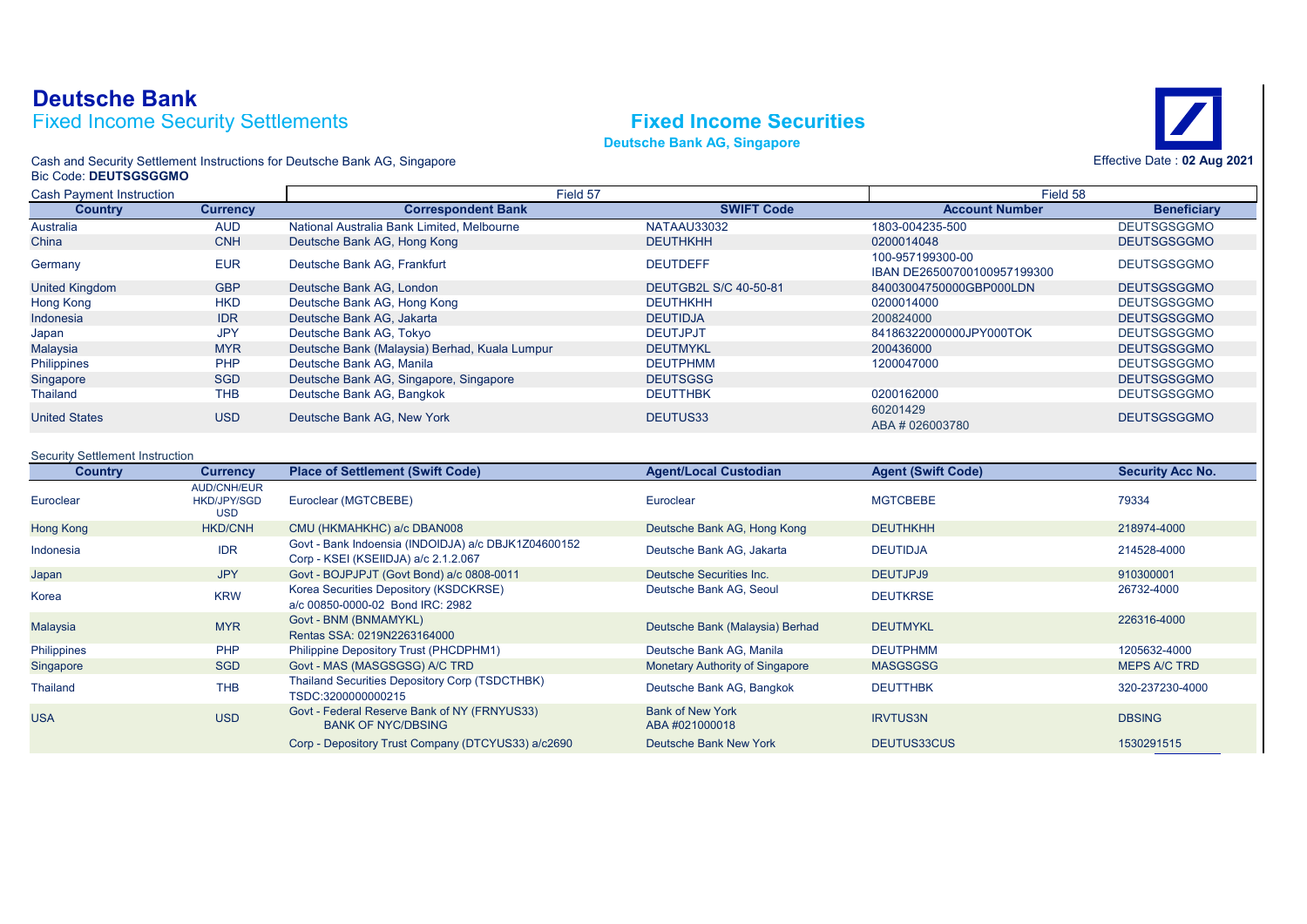### OTC Settlements **Deutsche Bank**

### **Rates, Credit & Equity Derivatives**

**Deutsche Bank AG, Singapore**



Cash Settlement Instructions for Deutsche Bank AG, Singapore

|                             |                 | Field 57                                                                                         |                                                   | Field 58                                                                            |                    |
|-----------------------------|-----------------|--------------------------------------------------------------------------------------------------|---------------------------------------------------|-------------------------------------------------------------------------------------|--------------------|
| <b>Country</b>              | <b>Currency</b> | <b>Correspondent Bank</b>                                                                        | <b>SWIFT Code</b>                                 | <b>Account Number</b>                                                               | <b>Beneficiary</b> |
| <b>United Arab Emirates</b> | <b>AED</b>      | Deutsche Bank AG, Frankfurt<br>Intermediary Bank: First Abu Dhabi bank PJSC, Abu Dhabi           | <b>DEUTDEFF</b><br>Intermediary Bank: NBADAEAAVOS | 100957199310AED<br>Intermediary Bank Account #:<br>AE340350000000250007510          | <b>DEUTSGSG</b>    |
| Australia                   | <b>AUD</b>      | National Australia Bank Limited, Melbourne                                                       | NATAAU33032                                       | <b>SING 037</b>                                                                     | <b>DEUTSGSG</b>    |
| Canada                      | CAD             | Deutsche Bank AG, Frankfurt<br>Intermediary Bank: Royal Bank of Canada, Toronto                  | <b>DEUTDEFF</b><br>Intermediary Bank: ROYCCAT2XXX | 100957199310CAD<br>Intermediary Bank Account #: 095912235521                        | <b>DEUTSGSG</b>    |
| Switzerland                 | <b>CHF</b>      | Deutsche Bank AG. Frankfurt<br>Intermediary Bank: Credit Suisse (Schweiz) AG, Zurich             | <b>DEUTDEFF</b><br>Intermediary Bank: CRESCHZZ80A | 100957199310CHF<br>Intermediary Bank Account #:<br>CH2404835092795703000            | <b>DEUTSGSG</b>    |
| China (Offshore)            | <b>CNH</b>      | Deutsche Bank AG, Hong Kong                                                                      | <b>DEUTHKHH</b>                                   | 0200014048                                                                          | <b>DEUTSGSG</b>    |
| <b>Czech Republic</b>       | <b>CZK</b>      | Deutsche Bank AG, Praque                                                                         | <b>DEUTCZPX</b>                                   | 2007900000/7910                                                                     | <b>DEUTSGSG</b>    |
| <b>Denmark</b>              | <b>DKK</b>      | Deutsche Bank AG. Frankfurt<br>Intermediary Bank: Danske Bank A/S, Copenhagen                    | <b>DEUTDEFF</b><br>Intermediary Bank: DABADKKKXXX | 100957199310DKK<br>Intermediary Bank Account #:<br>DK7730003007501838               | <b>DEUTSGSG</b>    |
| Germany                     | <b>EUR</b>      | Deutsche Bank AG, Frankfurt                                                                      | <b>DEUTDEFF</b>                                   | 957199300                                                                           | <b>DEUTSGSG</b>    |
| <b>United Kingdom</b>       | <b>GBP</b>      | Deutsche Bank AG. London                                                                         | S/C 40-50-81                                      | 84003004750000GBP000LDN                                                             | <b>DEUTSGSG</b>    |
| Hong Kong                   | <b>HKD</b>      | Deutsche Bank AG, Hong Kong                                                                      | <b>DEUTHKHH</b>                                   | 0200014000                                                                          | <b>DEUTSGSG</b>    |
| Indonesia                   | <b>IDR</b>      | Deutsche Bank AG, Jakarta                                                                        | <b>DEUTIDJA</b>                                   | 0200824000                                                                          | <b>DEUTSGSG</b>    |
| India                       | <b>INR</b>      | Deutsche Bank AG, Mumbai                                                                         | <b>DEUTINBB</b>                                   | 0200170000                                                                          | <b>DEUTSGSG</b>    |
| Japan                       | <b>JPY</b>      | Deutsche Bank AG, Tokyo                                                                          | <b>DEUTJPJT</b>                                   | 84186322000000JPY000TOK                                                             | <b>DEUTSGSG</b>    |
| Malaysia                    | <b>MYR</b>      | Deutsche Bank (Malaysia) Berhad, Kuala Lumpur                                                    | <b>DEUTMYKL</b>                                   | 0200436000                                                                          | <b>DEUTSGSG</b>    |
| Norway                      | <b>NOK</b>      | Deutsche Bank AG, Frankfurt<br>Intermediary Bank: Nordea Bank ABP, Filial I Norge, Oslo          | <b>DEUTDEFF</b><br>Intermediary Bank: NDEANOKKXXX | 100957199310NOK<br>Intermediary Bank Account #:<br>NO8360010237281                  | <b>DEUTSGSG</b>    |
| <b>New Zealand</b>          | <b>NZD</b>      | ANZ Banking Group (NZ) Ltd, Wellington                                                           | ANZBNZ22058                                       | 21155700001 NZD                                                                     | <b>DEUTSGSG</b>    |
| <b>Philippines</b>          | PHP             | Deutsche Bank AG, Manila                                                                         | <b>DEUTPHMM</b>                                   | 1200047000                                                                          | <b>DEUTSGSG</b>    |
| Poland                      | <b>PLN</b>      | Deutsche Bank AG, Frankfurt<br>Intermediary Bank: Deutsche Bank Polska S.A. Warsaw               | <b>DEUTDEFF</b><br>Intermediary Bank: DEUTPLPX    | 100 9571993 0035<br>Intermediary Bank Account #: IBAN<br>DE26500700100957199300 PLN | <b>DEUTSGSG</b>    |
| Sweden                      | <b>SEK</b>      | Deutsche Bank AG. Frankfurt<br>Intermediary Bank: Skandinaviska Enskilda Banken AB,<br>Stockholm | <b>DEUTDEFF</b><br>Intermediary Bank: ESSESESSXXX | 100957199310SEK<br>Intermediary Bank Account #:<br>SE0750000000052018566016         | <b>DEUTSGSG</b>    |
| Singapore                   | <b>SGD</b>      | Deutsche Bank AG Singapore, Singapore                                                            | <b>DEUTSGSG</b>                                   | 2697134000                                                                          | <b>DEUTSGSG</b>    |
| Slovakia                    | <b>SKK</b>      | Vseobecna Uverova Banka AS, Bratislava                                                           | <b>SUBASKBX</b>                                   | 1009318036                                                                          | <b>DEUTSGSG</b>    |
| <b>Thailand</b>             | <b>THB</b>      | Deutsche Bank AG, Bangkok                                                                        | <b>DEUTTHBK</b>                                   | 0200162000                                                                          | <b>DEUTSGSG</b>    |
| <b>United States</b>        | <b>USD</b>      | Deutsche Bank AG. New York                                                                       | DEUTUS33                                          | 60201429<br>ABA # 026003780                                                         | <b>DEUTSGSG</b>    |